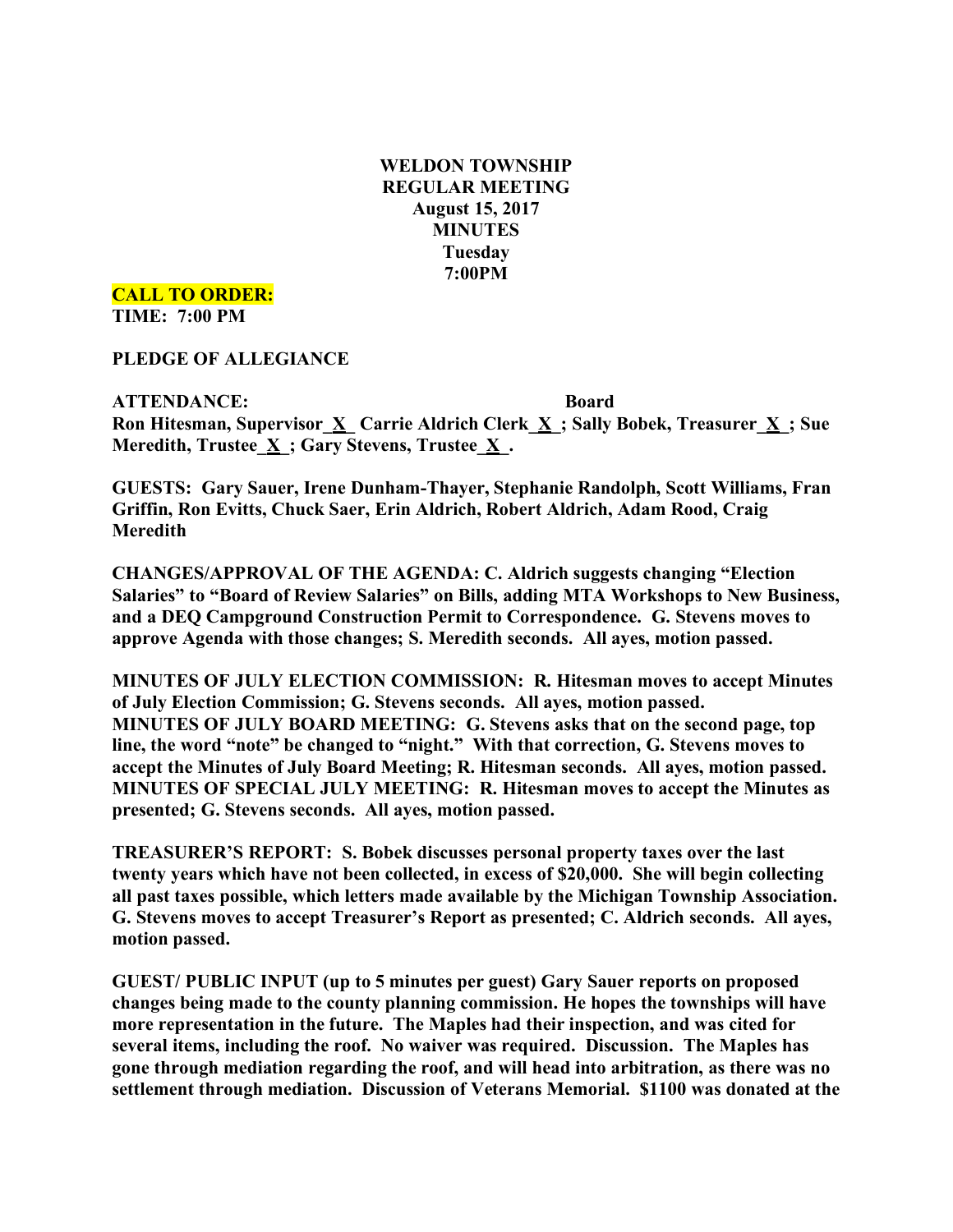**opening ceremony. Discussion of Distributed Antennae System and township possibly needing an ordinance to regulate. Clerk will check with MTA regarding sample ordinances.**

## **REPORTS:**

**ZONING ADMINISTRATOR: C. Meredith presents Zoning Administrator's Report. Two LUP's were issued to Colfax, one to Weldon for a screened-in porch with a step. He is following up on several violations, one in Weldon in the Meadow Pines Subdivision. Discussion.**

**JPC: S. Bobek reports Shelley Greene will stay on the planning commission as secretary. The Joint Planning Commission is looking for a new attorney. They are still working on a zoning amendment regarding signage. S. Bobek suggested they wait on the ordinance to see what Weldon will do, but the board did not wish to wait. Discussion.**

**NUISANCE ABATEMENT REPORT: Chris Bobek presents his report. Discussion of 14160 Lindy Road property. The township has received another complaint regarding the property. Discussion. Supervisor will speak with landowner. If blight is not cleaned up by September 1st , the nuisance abatement officer will issue a citation. Discussion of property blight by owners who are separating. C. Bobek will stop by again to speak with homeowners and send them a letter.**

**LIQUOR INSPECTOR REPORT: R. Hitesman gives Liquor Inspection Report. BUDGET REPORT: C. Aldrich presents budget report. Discussion.**

**SUPERVISOR COMMENTS: R. Hitesman discusses Networks Northwest Community Growth Grant. Clerk will submit grant for the cemetery.**

**Supervisor discusses water trail system article in Township Focus, in regards to the Betsie River.**

**Discussion of Upnorth Music Festival and the Twisted Trails Recreational Facility. Supervisor has asked Mr. Figura to draft an Injunctive Order prohibiting the festival from occurring in Weldon Township. Almira Township also wanted an Injunctive Order, so will split the cost of creating it with Weldon Township.**

**CLERK COMMENTS:**

**Clerk discusses need for new door mailboxes. Clerk discusses need to copy clerk on emails that should be part of the township record. Clerk contacted Blarney Castle, and discusses propane tank charges. Blarney Castle will buy back fuel oil, but the township needs to have the tank removed. The flag pole has arrived. Clerk will contact Mr. Lipinski about putting up the flag pole. Clerk needs to return state flag for a different size.**

## **UNFINISHED BUSINESS:**

**Board reviews and discusses painting quotes received. S. Bobek moves to accept Scott Kidder's quote, G. Stevens seconds. Clerk takes roll call vote: Gary Stevens, yes; Sue Meredith, yes; Ron Hitesman, yes; Carrie Aldrich, yes; Sally Bobek, yes. Motion passed.**

**Board discusses Ordinance Proposal. S. Bobek reports being disappointed on the Joint Planning Commission, Colfax and Village of Thompsonville meetings. Discussion. C. Aldrich states for the record that at any point going down the road, this process of leaving the Joint Planning Commission can be reversed, until it is final. She also was disappointed with the way Weldon's suggestions were received. G. Stevens moves to adopt Ordinance**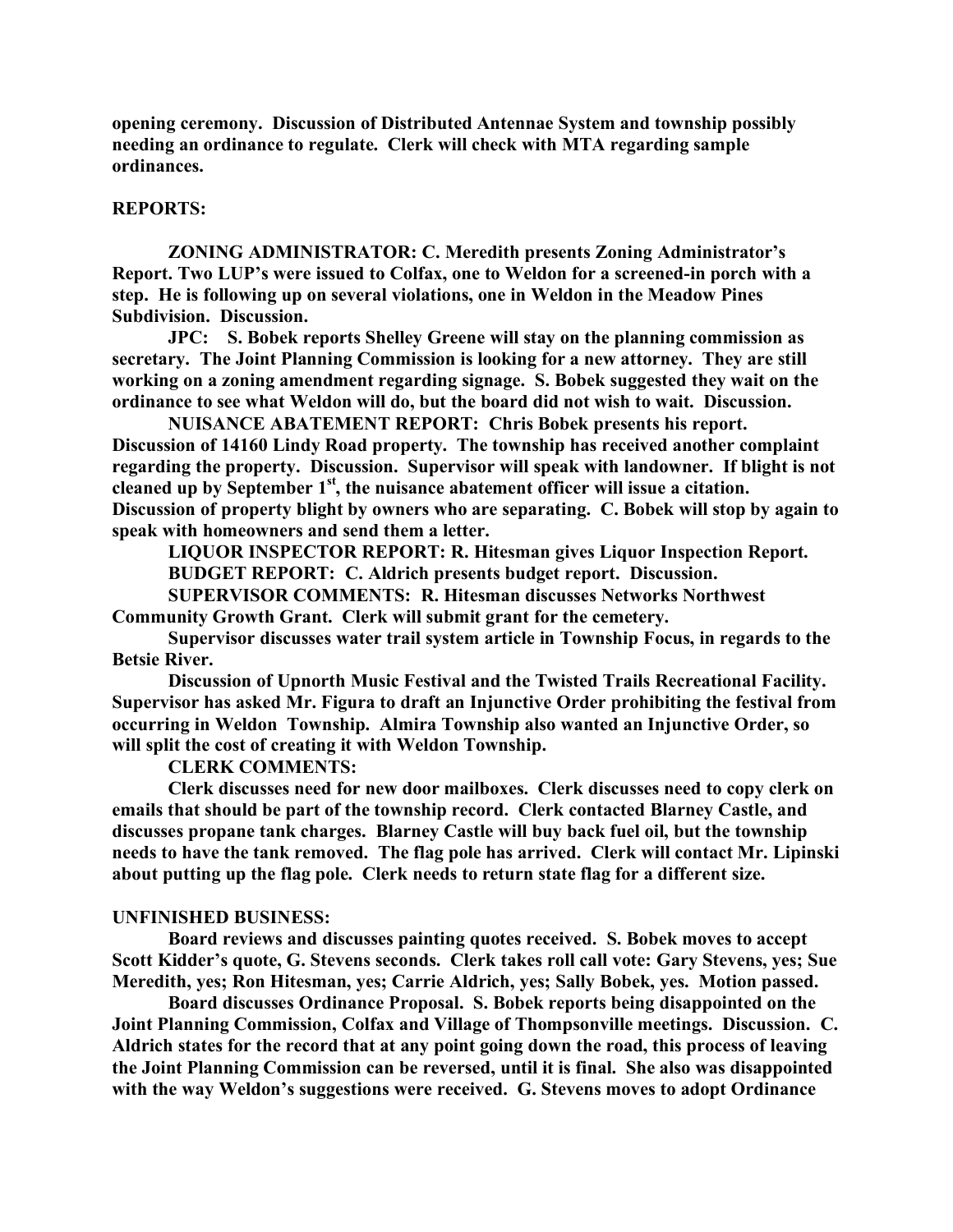**08152017 to proceed to withdraw from the Joint Planning Commission, S. Bobek seconds. Discussion. R. Hitesman asks for a roll call vote for Ordinance 08152017 Ordinance For Withdrawal From the Greater Thompsonville Joint Planning Commission. Clerk takes roll call vote: Ron Hitesman, yes; Sue Meredith, yes; Gary Stevens, yes; Carrie Aldrich, yes; Sally Bobek, yes. Motion passed. Discussion of forming a planning commission and board of appeals. Clerk will post ad in the paper.**

## **NEW BUSINESS:**

**Discussion of opportunity to respond to U.S. Census Bureau in preparation of their 2020 census. Board will let the county respond.**

**S. Bobek discusses Pension Beneficiary Forms to be filled out for Brighthouse Financial. Clerk will keep forms and send copies to Brighthouse Financial.**

**Clerk discusses cleaning out old records and having them destroyed by CDM Shredding. S. Bobek discusses appropriate times for public comment at board meetings. Discussion. Discussion of sample ordinances regarding terrestrial native species. Board will discuss at September meeting.**

**Clerk presents three upcoming workshops provided by MTA. Discussion.**

## **BILLS:**

| Craig Meredith, Day Use Park, Lawn Care            | 250.00      |
|----------------------------------------------------|-------------|
| David Kane, Website Maintenance                    | 60.00       |
| <b>Julie Lonn, Town Hall Cleaning</b>              | 50.00       |
| <b>Gary Stevens, Cemetery Maintenance</b>          | 300.00      |
| <b>Chris Bobek, Nuisance Abatement August</b>      | 200.00      |
| <b>Sue Meredith, Special Meeting Per Diem</b>      | 100.00      |
| <b>Gary Stevens, Special Meeting Per Diem</b>      | 100.00      |
| <b>Sally Bobek, Reimbursements</b>                 | 24.91       |
| Baird, Cotter & Bishop, P.C.                       | 3895.00     |
| <b>AcenTek</b>                                     | 177.83      |
| <b>AFLAC, July Payment</b>                         | 281.50      |
| <b>MTA</b>                                         | 150.00      |
| <b>VISA</b>                                        | 96.78       |
| <b>Cherryland Electric Co-op</b>                   | 49.23       |
| <b>City of Traverse City</b>                       | 395.00      |
| <b>BS&amp;A Annual Service Support Fee</b>         | 767.00      |
| Carrot-Top Industries, Inc.                        | 245.25      |
| <b>Colfax Twp</b>                                  | 190.13      |
| Dawn Olney, Benzie County Clerk                    | 8.40        |
| <b>The Pioneer Group</b>                           | 91.80       |
| <b>Board of Review</b>                             | 32.00       |
| <b>Election Salaries, August 8, 2017</b>           | 740.25      |
| Dick Figura, PC, review of Corr. w/ Treas. & Clerk | 54.00       |
| <b>Jessica Nuytten, Assessor</b>                   | 1120.00     |
| <b>Board Salaries</b>                              | 3075.00     |
| <b>TOTAL BILLS AMOUNT:</b>                         | \$12,463.08 |